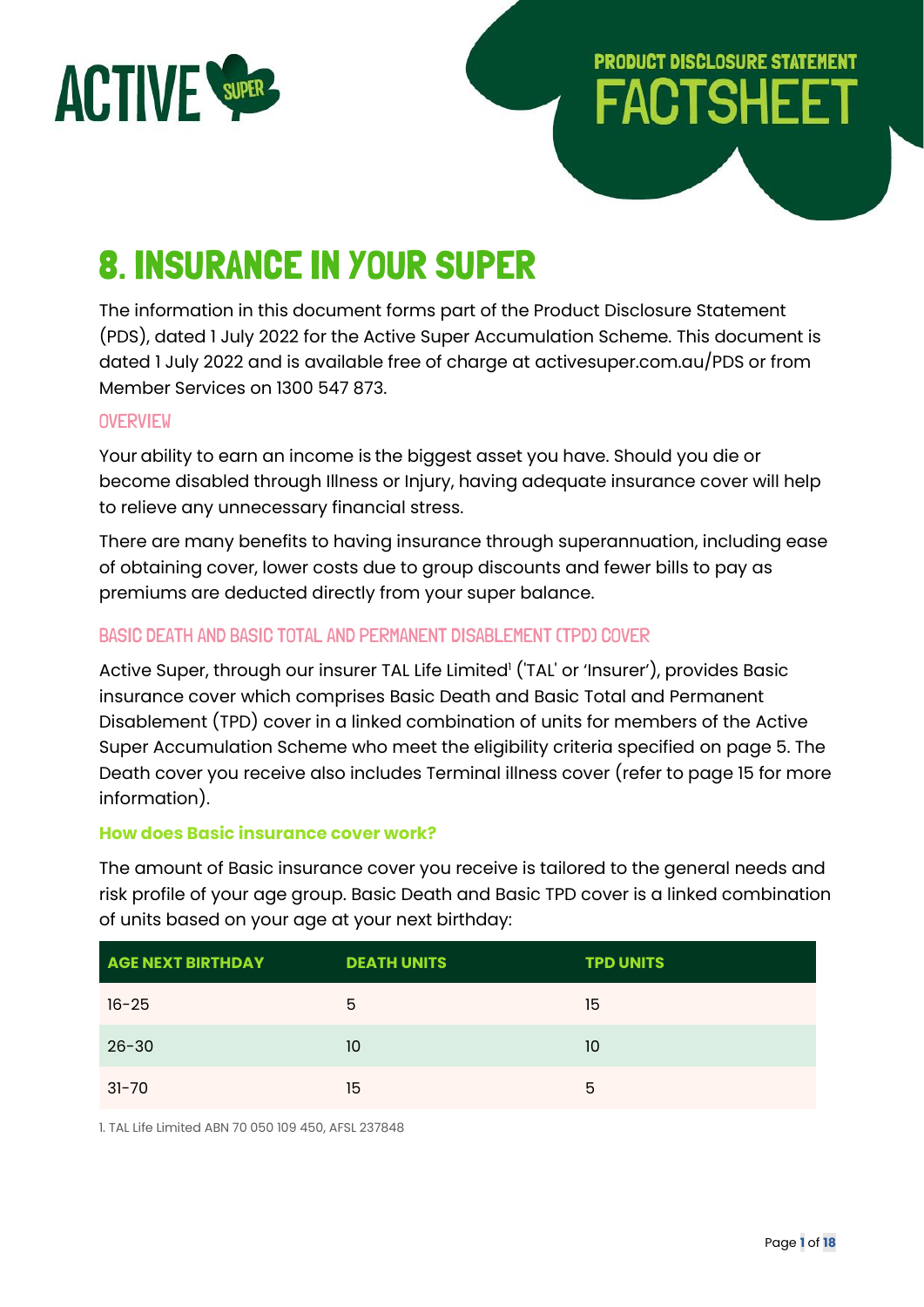When you move from one age group to another (either at 25 or 30), you will automatically move to the levels of Basic insurance cover applicable to that age group, even if you have previously reduced your Basic Death and/or TPD cover.

You will receive a letter after your birthday to let you know when you have moved to the new age group, and your new insurance levels. If your previous insurance cover was lower and you would prefer to keep this, you will have 60 days to reduce your cover with no additional premiums charged.

## **How much am I covered for?**

You are provided with 20 units of cover which you can reduce if you wish. If an insurance claim is made, your insurance will reduce by the amount that is paid. The table below shows the amount of Basic Death and Basic TPD cover provided, based on your age next birthday and the standard units of cover:

| <b>AGE NEXT</b><br><b>BIRTHDAY</b> | <b>DEATH</b><br><b>UNIT</b><br><b>VALUE</b> | <b>TPD UNIT</b><br><b>VALUE</b> | <b>DEATH</b><br><b>UNITS</b> | <b>TPD</b><br><b>UNITS</b> | <b>TOTAL</b><br><b>DEATH</b><br><b>VALUE</b> | <b>TOTAL</b><br><b>TPD</b><br><b>VALUE</b> |
|------------------------------------|---------------------------------------------|---------------------------------|------------------------------|----------------------------|----------------------------------------------|--------------------------------------------|
| 16                                 | \$23,000                                    | \$23,000                        | 5                            | 15                         | \$115,000                                    | \$345,000                                  |
| 17                                 | \$23,000                                    | \$23,000                        | 5                            | 15                         | \$115,000                                    | \$345,000                                  |
| 18                                 | \$23,000                                    | \$23,000                        | 5                            | 15                         | \$115,000                                    | \$345,000                                  |
| 19                                 | \$23,000                                    | \$23,000                        | 5                            | 15                         | \$115,000                                    | \$345,000                                  |
| 20                                 | \$23,000                                    | \$23,000                        | 5                            | 15                         | \$115,000                                    | \$345,000                                  |
| 21                                 | \$23,000                                    | \$23,000                        | 5                            | 15                         | \$115,000                                    | \$345,000                                  |
| 22                                 | \$23,000                                    | \$23,000                        | 5                            | 15                         | \$115,000                                    | \$345,000                                  |
| 23                                 | \$23,000                                    | \$23,000                        | 5                            | 15                         | \$115,000                                    | \$345,000                                  |
| 24                                 | \$23,000                                    | \$23,000                        | 5                            | 15                         | \$115,000                                    | \$345,000                                  |
| 25                                 | \$23,000                                    | \$23,000                        | 5                            | 15                         | \$115,000                                    | \$345,000                                  |
| 26                                 | \$23,000                                    | \$23,000                        | 10                           | 10                         | \$230,000                                    | \$230,000                                  |
| 27                                 | \$23,000                                    | \$23,000                        | 10                           | 10                         | \$230,000                                    | \$230,000                                  |
| 28                                 | \$23,000                                    | \$23,000                        | 10                           | 10                         | \$230,000                                    | \$230,000                                  |
| 29                                 | \$23,000                                    | \$23,000                        | 10                           | 10                         | \$230,000                                    | \$230,000                                  |
| 30                                 | \$23,000                                    | \$23,000                        | 10                           | 10                         | \$230,000                                    | \$230,000                                  |
| 31                                 | \$23,000                                    | \$23,000                        | 15                           | 5                          | \$345,000                                    | \$115,000                                  |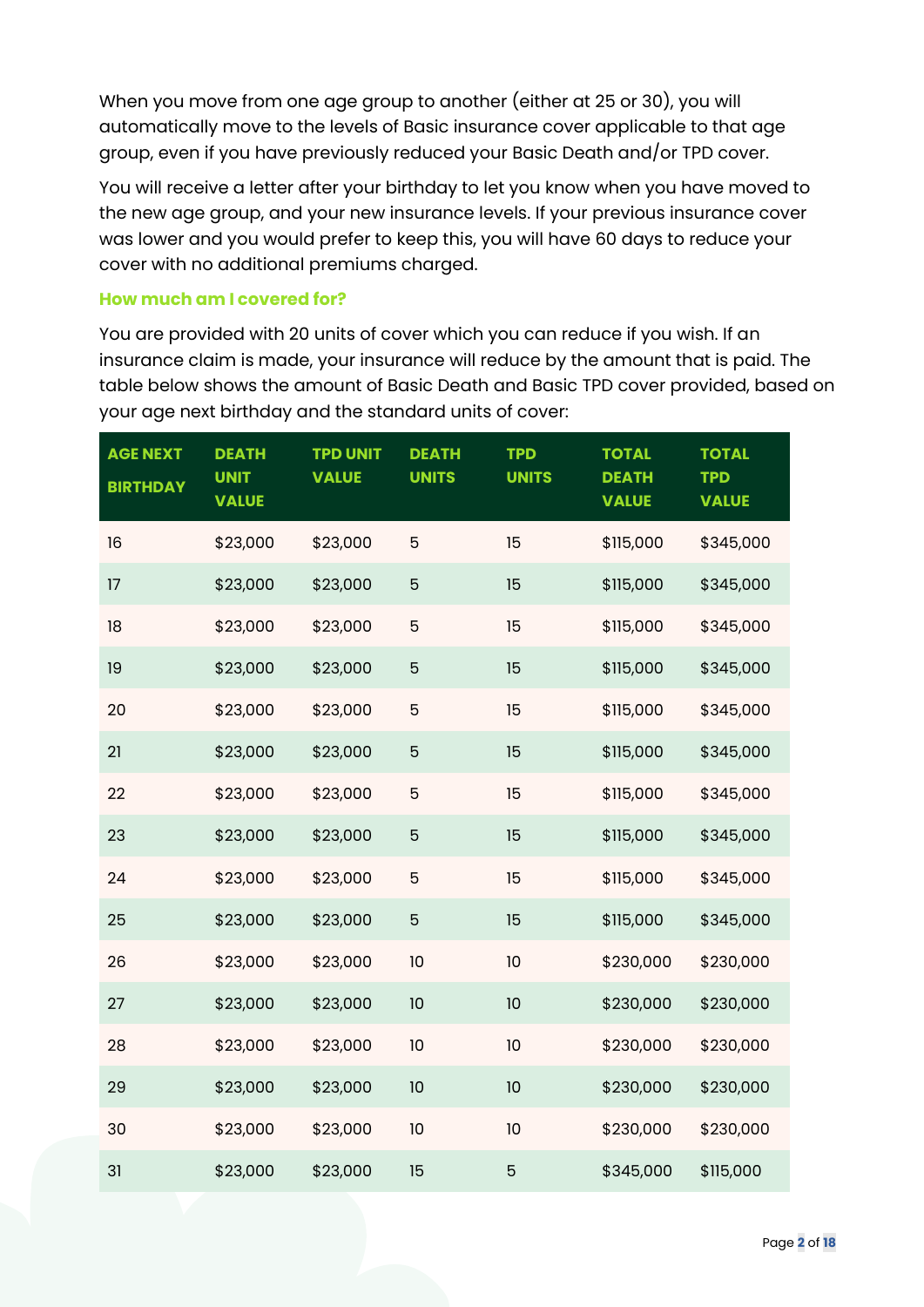| 32 | \$23,000 | \$23,000 | 15 | 5              | \$345,000 | \$115,000 |
|----|----------|----------|----|----------------|-----------|-----------|
| 33 | \$23,000 | \$23,000 | 15 | 5              | \$345,000 | \$115,000 |
| 34 | \$23,000 | \$23,000 | 15 | $\mathbf 5$    | \$345,000 | \$115,000 |
| 35 | \$23,000 | \$23,000 | 15 | $\overline{5}$ | \$345,000 | \$115,000 |
| 36 | \$23,000 | \$23,000 | 15 | 5              | \$345,000 | \$115,000 |
| 37 | \$21,580 | \$21,580 | 15 | 5              | \$323,700 | \$107,900 |
| 38 | \$21,580 | \$21,580 | 15 | $\mathbf 5$    | \$323,700 | \$107,900 |
| 39 | \$21,580 | \$21,580 | 15 | $\overline{5}$ | \$323,700 | \$107,900 |
| 40 | \$20,140 | \$20,140 | 15 | 5              | \$302,100 | \$100,700 |
| 41 | \$18,400 | \$18,400 | 15 | $\mathbf 5$    | \$276,000 | \$92,000  |
| 42 | \$15,540 | \$15,540 | 15 | $\mathbf 5$    | \$233,100 | \$77,700  |
| 43 | \$12,960 | \$12,960 | 15 | $\overline{5}$ | \$194,400 | \$64,800  |
| 44 | \$10,660 | \$10,660 | 15 | $\mathbf 5$    | \$159,900 | \$53,300  |
| 45 | \$8,620  | \$8,620  | 15 | $\mathbf 5$    | \$129,300 | \$43,100  |
| 46 | \$7,480  | \$7,480  | 15 | $\mathbf 5$    | \$112,200 | \$37,400  |
| 47 | \$6,320  | \$6,320  | 15 | $\overline{5}$ | \$94,800  | \$31,600  |
| 48 | \$5,180  | \$5,180  | 15 | 5              | \$77,700  | \$25,900  |
| 49 | \$4,340  | \$4,340  | 15 | 5              | \$65,100  | \$21,700  |
| 50 | \$4,020  | \$4,020  | 15 | $\mathbf 5$    | \$60,300  | \$20,100  |
| 51 | \$3,960  | \$3,960  | 15 | 5              | \$59,400  | \$19,800  |
| 52 | \$3,760  | \$3,760  | 15 | $\mathbf 5$    | \$56,400  | \$18,800  |
| 53 | \$3,460  | \$3,460  | 15 | $\overline{5}$ | \$51,900  | \$17,300  |
| 54 | \$3,140  | \$3,140  | 15 | $\mathbf 5$    | \$47,100  | \$15,700  |
| 55 | \$2,800  | \$2,800  | 15 | 5              | \$42,000  | \$14,000  |
| 56 | \$2,500  | \$2,500  | 15 | $\mathbf 5$    | \$37,500  | \$12,500  |
| 57 | \$2,200  | \$2,200  | 15 | $\overline{5}$ | \$33,000  | \$11,000  |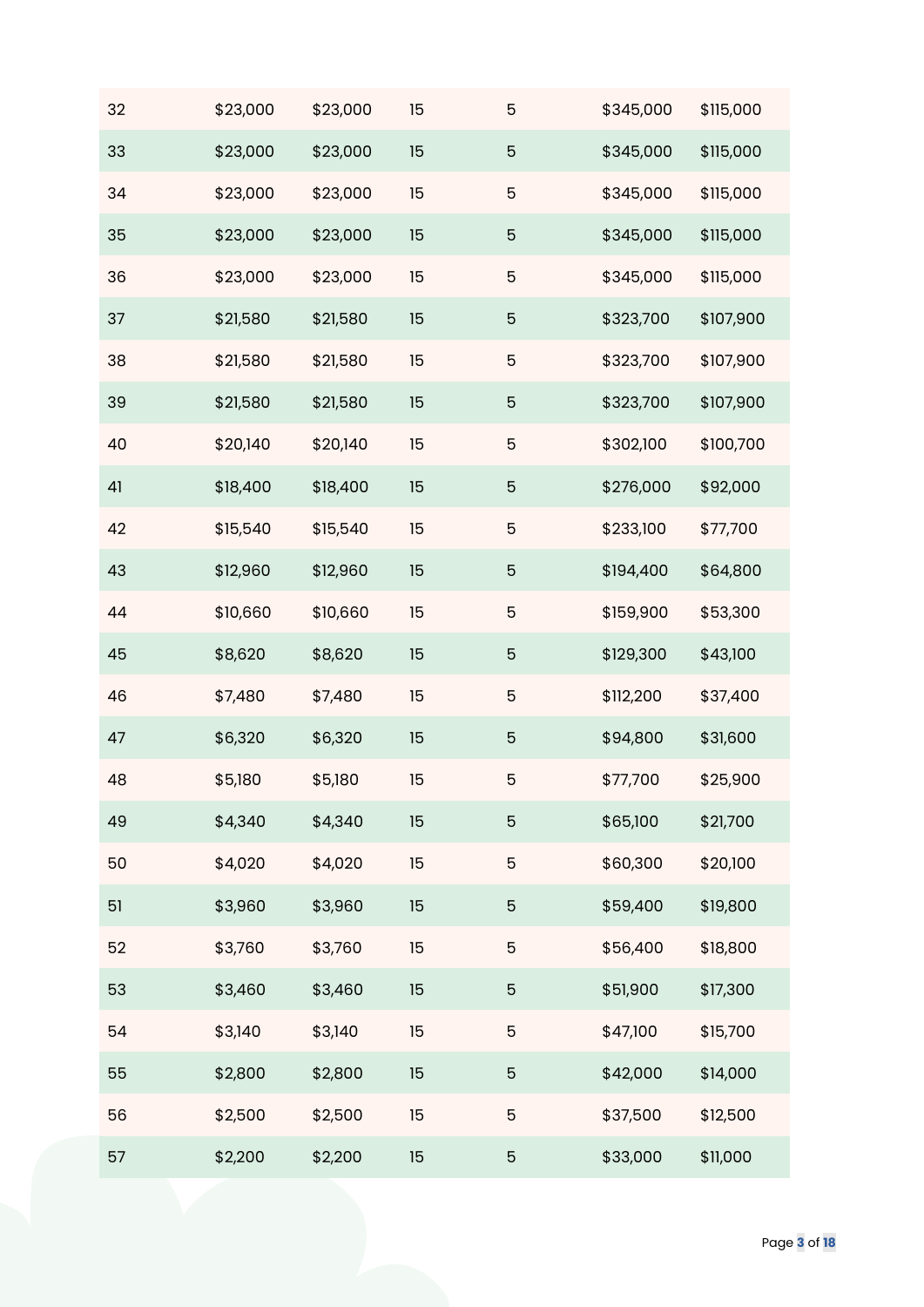| 58 | \$1,900 | \$1,900 | 15 | 5              | \$28,500 | \$9,500 |
|----|---------|---------|----|----------------|----------|---------|
| 59 | \$1,560 | \$1,560 | 15 | $\overline{5}$ | \$23,400 | \$7,800 |
| 60 | \$1,260 | \$1,260 | 15 | 5              | \$18,900 | \$6,300 |
| 61 | \$1,080 | \$1,080 | 15 | 5              | \$16,200 | \$5,400 |
| 62 | \$940   | \$940   | 15 | 5              | \$14,100 | \$4,700 |
| 63 | \$780   | \$780   | 15 | $\overline{5}$ | \$11,700 | \$3,900 |
| 64 | \$780   | \$780   | 15 | 5              | \$11,700 | \$3,900 |
| 65 | \$640   | \$640   | 15 | $\overline{5}$ | \$9,600  | \$3,200 |
| 66 | \$640   | \$640   | 15 | 5              | \$9,600  | \$3,200 |
| 67 | \$640   | \$640   | 15 | 5              | \$9,600  | \$3,200 |
| 68 | \$640   | \$640   | 15 | 5              | \$9,600  | \$3,200 |
| 69 | \$640   | \$640   | 15 | $\overline{5}$ | \$9,600  | \$3,200 |
| 70 | \$640   | \$640   | 15 | 5              | \$9,600  | \$3,200 |

#### **How much does Basic insurance cover cost?**

The cost of Basic insurance cover depends on your gender and the type of cover, as shown below:

|        | <b>DEATH PER UNIT PER MONTH'</b> | <b>TPD PER UNIT PER MONTH'</b> |
|--------|----------------------------------|--------------------------------|
| Male   | \$0.914                          | \$0.475                        |
| Female | \$0.704                          | \$0.592                        |

#### **Important notes:**

The Basic insurance cover provided to you is subject to a five year pre-existing condition (PEC) exclusion. The five year PEC exclusion applies for the first 12 months of cover and is only removed when you are at work for a period of 60 consecutive days provided that the 60<sup>th</sup> day occurs at least 12 months after your cover commenced.

<sup>&</sup>lt;sup>1</sup> An Insurance Administration fee of 1.5% of premiums is included.

**Note:** The monthly premiums are calculated on the last Friday of each month and the actual amount deducted depends upon how many Fridays each month contains. Some months contain four Fridays, while others contain five, so the amount deducted from month to month varies.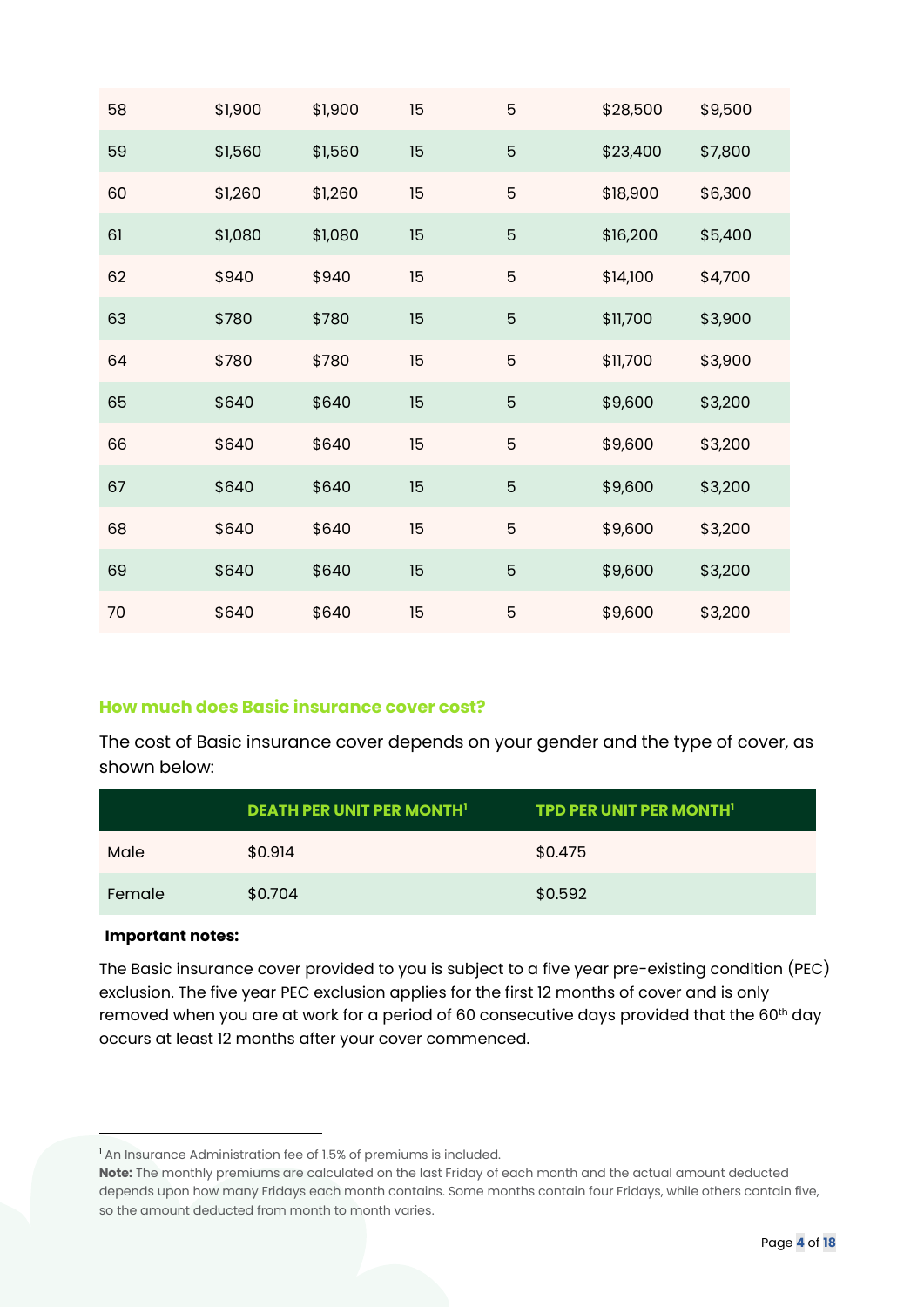This applies to all new cover provided from 1 July 2022, including where Basic Cover has been automatically increased for members already holding cover at 1 July 2022. The newly-provided cover may be subject to different terms than the cover already held.

## **Eligibility for Basic insurance cover**

To be eligible for Basic insurance cover you must be:

- a member of the Active Super Accumulation Scheme;
- an Australian resident;
- older than 15 years of age;
- not older than 70 years of age; and
- a person to whom the Insurer has agreed in writing to insure under the policy.

If you meet the above outlined eligibility criteria, you must also be at least 25 years of age and have a super account balance of at least \$6,000, for you to receive Basic insurance cover automatically.

If you want to receive Basic insurance cover before you become eligible for it automatically, you must elect to opt-in to Basic insurance cover by:

- completing the *Opt-in to insurance* cover form available at activesuper.com.au/forms; or
- logging into Member Online; or
- via the Active Super mobile app.

However, despite the above you will not be eligible for Basic insurance cover if:

- you have previously been paid a TPD or Terminal Illness benefit from another insurance policy; or
- you have a current or pending claim for a TPD or Terminal Illness benefit from another insurance policy.

#### **Cancelling or reducing Basic insurance cover**

You may cancel your Basic insurance cover or reduce the number of units of cover you have at any time by:

- logging into Member Online or via the Active Super app; and,
- completing a *Reduce or cancel insurance cover* form available at activesuper.com.au/forms; or

If you intend to reduce your Basic insurance cover, please note:

- a) If you are 25 or older, you cannot hold a greater number of units of TPD cover than units of death cover.
- b) If you are under 25, the difference between the number of TPD units you hold versus units of death cover cannot exceed 10. e.g. if you are aged 23 and want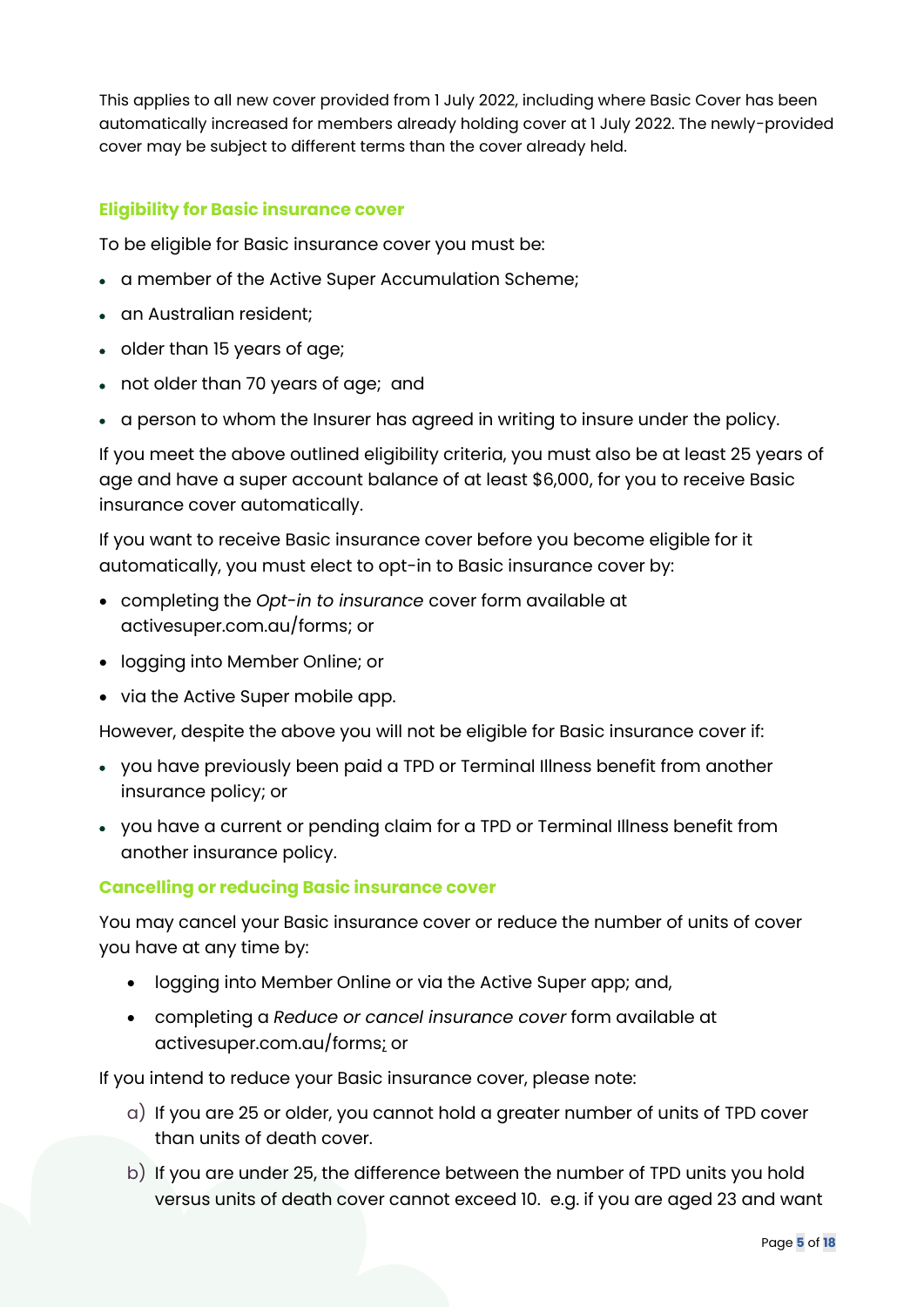to reduce your death cover to one unit (\$23,000) you cannot hold more than eleven units of TPD cover (\$253,000).

c) If you have previously reduced your Basic insurance cover (death and/or TPD cover) when you reach the ages of 25 or 30, the units provided to you will be restored to the standard level provided for ages 25 and 30. We will send you written notification of the change and provide you with 60 days within which to reduce your cover to its previous levels without you being charged additional premiums.

If you cancel any units of Basic insurance cover within the first 60 days of joining the Active Super Accumulation Scheme, you will be refunded any premiums deducted from your account for those units.

If you elect to cancel or reduce your Basic insurance cover, or if your cover has been cancelled automatically, you will normally need to have any future application for insurance cover assessed by the Insurer.

## **Cessation of Basic Death Cover and Basic TPD Cover**

Basic insurance cover ceases on the date:

- the Policy terminates;
- you cease to be a member of the Active Super Accumulation Scheme;
- you reach age 70;
- you die;
- Active Super receives a written request from you to terminate your cover;
- 60 days after the full amount of a premium owing has not been paid; or
- 16 months after your last contribution has been received by Active Super unless you have told us you wish to keep your cover.

## **DEFINITIONS**

## **Total and Permanent Disablement (TPD)**

The following definition of TPD applies when disablement occurs on or after 1 July 2022.

If disablement occurred prior to 1 July 2022, the previous TPD definition applies. Please contact Member Services on 1300 547 873 for more information.

#### **Part 1: Education, Training or Experience**

means that you:

a. solely and directly as a result of Illness or Injury, you have been continuously absent from engaging in or, being unemployed, unable to accept employment in: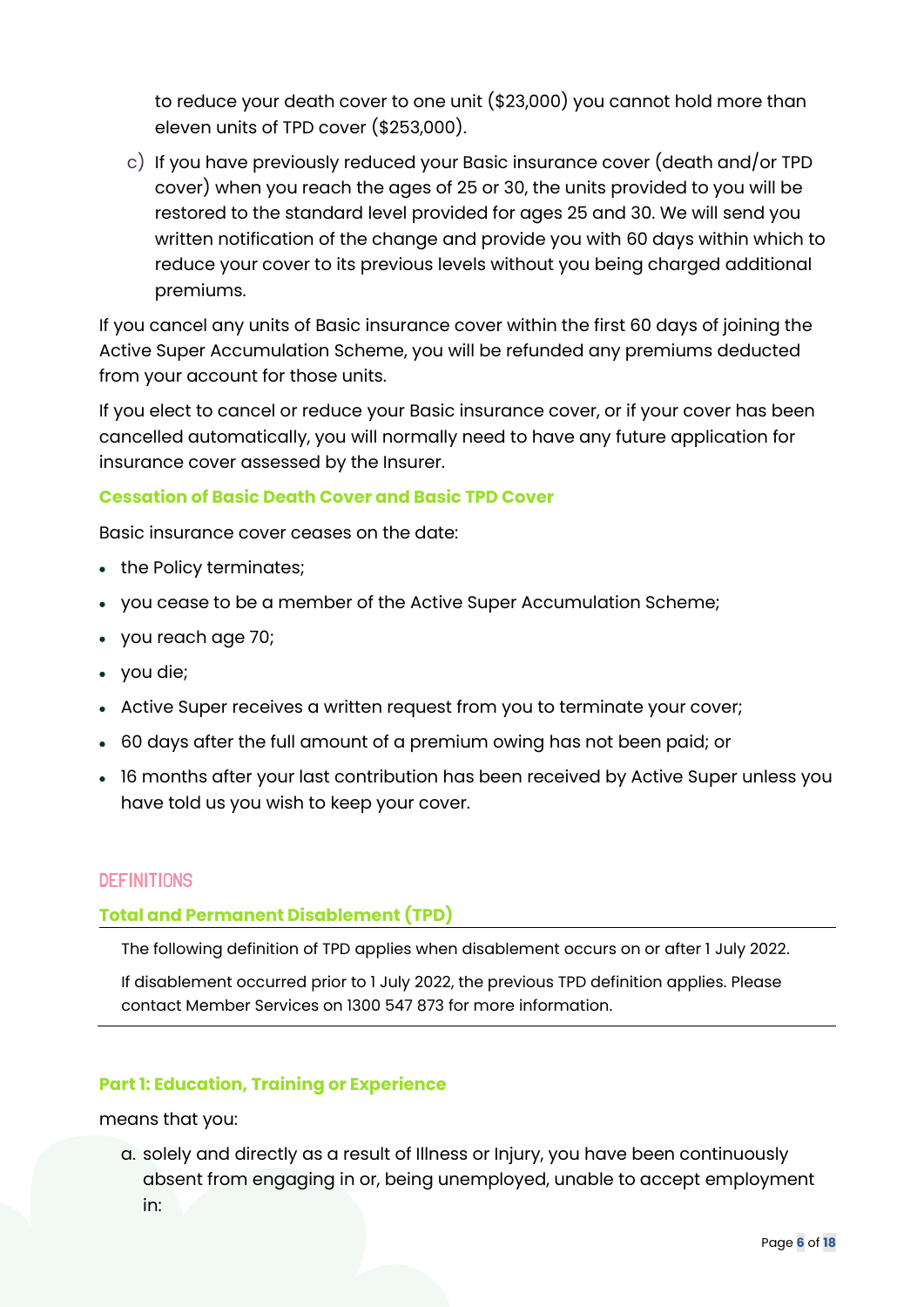- a) your occupation; and
- b) any other occupation,

for an uninterrupted period of at least six consecutive months immediately following the Date of Disablement;

- b. you are regularly attending and under the ongoing and appropriate care and treatment of a Medical Practitioner with respect to the Illness or Injury; and
- c. in the Insurer's opinion you are disabled to such an extent as to render you incapable of ever engaging in any occupation for which you;
	- a) at the end of the six consecutive month period; and
	- b) by the time the Insurer forms their opinion, or can be expected following the time the Insurer forms their opinion, or can be expected following the time the Insurer forms their opinion, to become, reasonably suited by education, training or experience.

In forming their opinion, the Insurer will have regard to factors including but not limited to:

- a) any rehabilitation, retraining, re-skilling, work or voluntary work that has been undertaken by the time the Insurer forms their opinion, or could reasonably be expected to be undertaken by you within a reasonable time period; and
- b) all evidence available to the Insurer for the period up to the time the Insurer form their opinion

# **Part 2: Everyday Working Activities or suffering from a severe mental health condition or Severe Cognitive Impairment**

means, in the Insurer's opinion, that you:

- a. have been under the regular care of a Medical Practitioner for that Illness or Injury or for the purposes of  $d(b)$  or  $d(c)$  below under the regular care of a Specialist Medical Practitioner;
- b. have exhausted all reasonable treatment options (medical or otherwise) and is not expected to attain any further improvement or recovery from the Illness or Injury;
- c. due to the Illness or Injury, you are disabled to such an extent as to render you incapable of ever engaging in any occupation for which you are reasonably suited, having regard to your education, training or experience up to the time the Insurer forms their opinion; and
- d. you satisfy either  $(a)$ ,  $(b)$  or  $(c)$  below:
	- (a) due to that Illness or Injury:
		- (i) you have been prevented from being able to perform at least three of the Everyday Work Activities without assistance from another adult person, despite the use of appropriate aids, for at least 12 consecutive months; and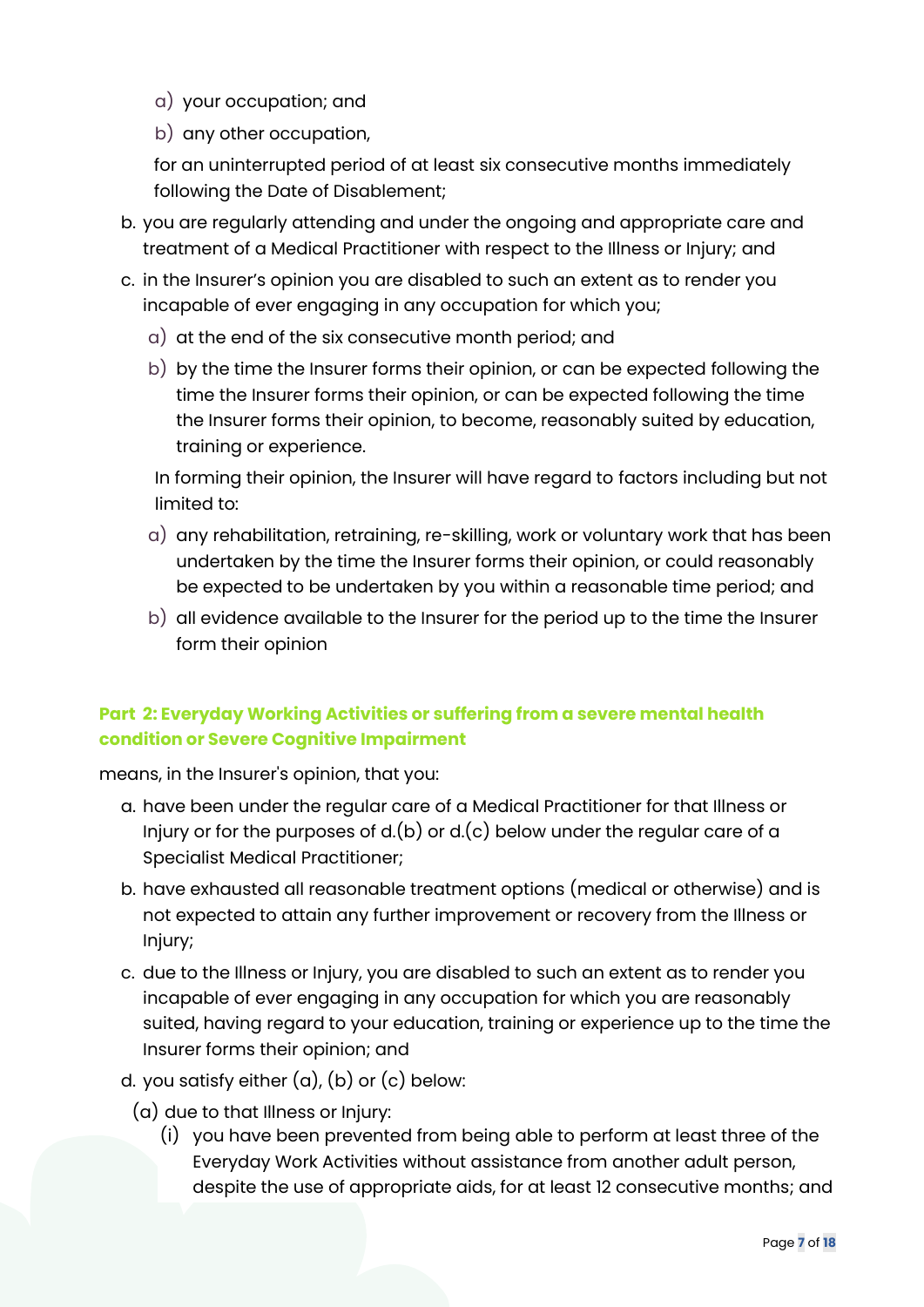(ii) you are incapable of ever again being able to perform at least three of the Everyday Work Activities without assistance from another adult person, despite the use of appropriate aids;

or

- (b) your Illness is a mental health condition that:
	- (i) has been diagnosed by a Specialist Medical Practitioner using criteria outlined in the DSM;
	- (ii) your treating Specialist Medical Practitioner considers you have reached maximum medical improvement; and
	- (iii) you have been assessed by a suitably qualified Specialist Medical Practitioner, appointed by the Insurer, under the Psychiatric Impairment Rating Scale as having an impairment of 19% or above;

or

- (c)the Illness is a Severe Cognitive Impairment and solely because of that Illness or Injury you:
	- (i) have not been Gainfully Employed for at least 12 consecutive months from the Date of Disablement (unless the Insurer agrees otherwise); and
	- (ii) you have been assessed by a suitably qualified Specialist Medical Practitioner, appointed by the Insurer, as having reached Severe Cognitive Impairment due to the Illness or Injury.

## **PART 3: Domestic Duties**

means that you:

a. solely and directly as a result of Illness or Injury:

- a) you are unable to perform unpaid Domestic Duties; and
- b) have not engaged in any Gainful Employment for a period of six consecutive months immediately following the Date of Disablement;
- b. are unable to leave your home without the physical assistance of another person;
- c. are regularly attending and under the ongoing and appropriate care and treatment of a Medical Practitioner with respect to the Illness or Injury; and
- d. in the Insurer's opinion, you are disabled to such an extent as to render you incapable of ever engaging in:
	- a) those Domestic Duties; or
	- b) in any Gainful Employment for which you:
		- (i) after six consecutive months immediately following the Date of Disablement; and
		- (ii) by the time the Insurer form their opinion, or can be expected following the time the Insurer forms their opinion, to become, reasonably suited by education, training or experience.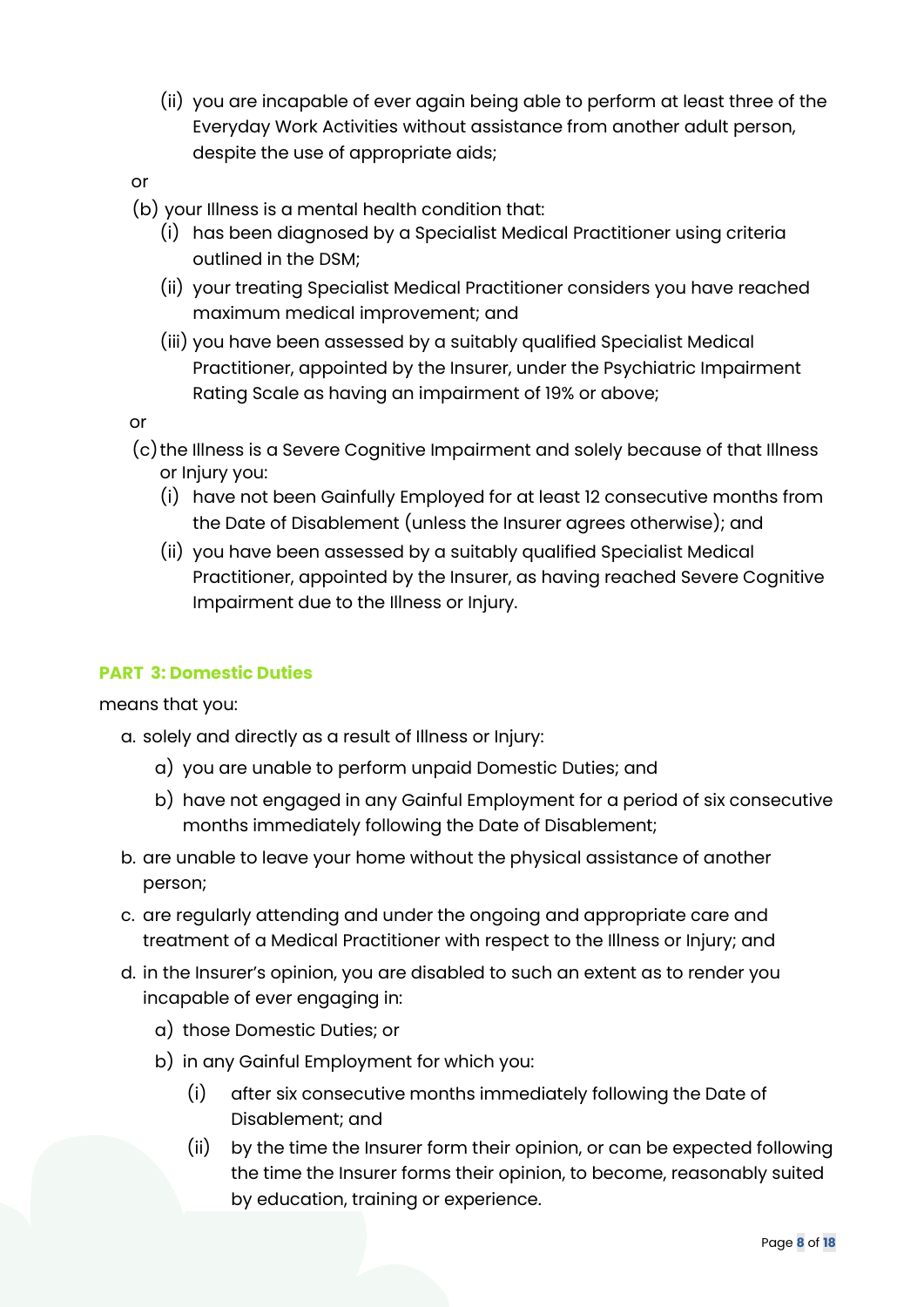In forming their opinion, the Insurer will have regard to factors including but not limited to:

- a) any rehabilitation, retraining, re-skilling, work or voluntary work that has been undertaken by the time the Insurer form their opinion, or could reasonably be expected to be undertaken by you within a reasonable time period; and
- b) all evidence available to the Insurer for the period up to the time the Insurer forms their opinion.

## **Important note:**

In the above Part 3: Domestic Duties of the TPD definition, Domestic Duties means the unpaid duties performed by a person and may include (but are not limited to):

- a) purchasing cleaning items;
- b) cleaning the family home;
- c) laundering and ironing clothing items for the household;
- d) purchasing food items and preparing meals for the household; or
- e) undertaking child rearing at the family home.

Persons who are Gainfully Employed, seeking Gainful Employment or are performing unpaid Domestic Duties on less than a full-time basis will not be deemed to be performing Domestic Duties.

## **Part 1 or Part 2 of the TPD definition**

If your claim has been notified to the Insurer within five years of your Date of Disablement, your claim can be assessed against Part 1 or Part 2 of the TPD definition if you also :

- at the Date of Disablement, are less than 65 years of age;
- were gainfully employed working 15 hours or more per week immediately prior to your Date of Disablement (averaged over the preceding 12 months) or shorter period as determined by the Insurer;
- are not an Optional Member engaged in a Hazardous Occupation; and
- if you are a Public Offer Division Member, an Optional Member or a Casual Employee who is not At Work on the day your TPD cover commenced, Part 1 of the TPD definition is not available to you.

## **Part 2 of the TPD definition only**

If your claim has not been notified more than five years of their Date of Disablement, you are only eligible for Part 2 only of the TPD definition if you:

• at your Date of Disablement are 65 years of age or more; and/or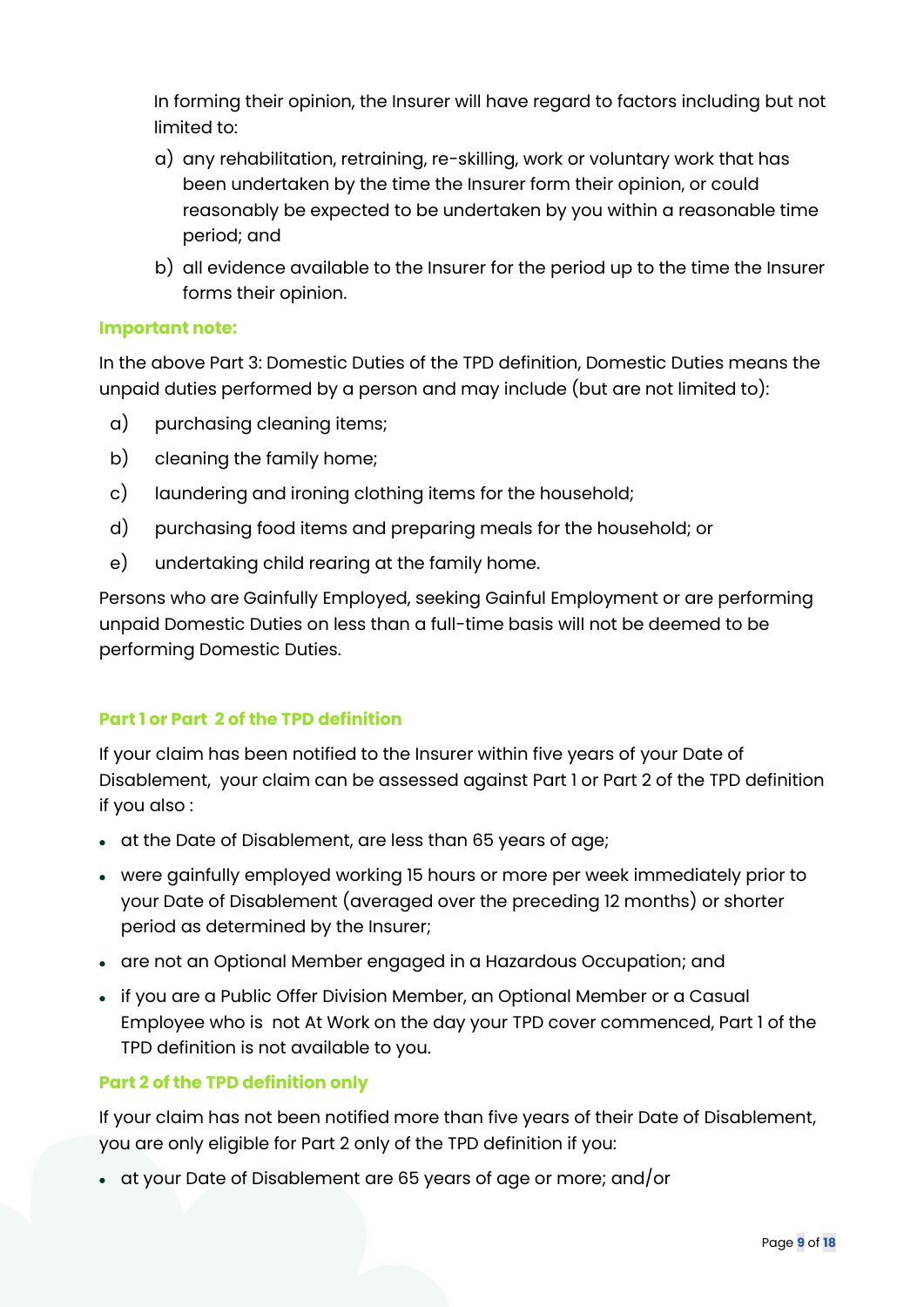- are working less than 15 hours per week immediately prior to your Date of Disablement (averaged over the last 12 months) or shorter period as determined by the Insurer; and/or
- have notified Us of your claim more than five years after your Date of Disablement; and/or
- are an Optional Member engaged in a Hazardous Occupation.

## **Part 3 of the TPD Definition 3 only**

If your claim has been notified to the Insurer within five years of your Date of Disablement, you are eligible for Part 3 of the TPD definition if you also:

- at the Date of Disablement are less than 65 years of age; and
- immediately prior to the Date of Disablement, you were not Gainfully Employed and your were at home performing unpaid Domestic Duties.

# OTHER IMPORTANT DEFINITIONS

| <b>TERM</b>                                                    | <b>DEFINITION</b>                                                                                                                                                                                                                                                                                                                                                                                                  |
|----------------------------------------------------------------|--------------------------------------------------------------------------------------------------------------------------------------------------------------------------------------------------------------------------------------------------------------------------------------------------------------------------------------------------------------------------------------------------------------------|
| <b>DSM</b>                                                     | means the latest edition of the Diagnostic and Statistical Manual of<br>Mental Disorders issued by the American Medical Association.                                                                                                                                                                                                                                                                               |
|                                                                | If the Diagnostic and Statistical Manual of Mental Disorders is no<br>longer used or published the Insurer will use another diagnostic<br>tool similar to it for the determination of the psychiatric illness, as<br>determined by the Royal Australian and New Zealand College of<br>Psychiatrists.                                                                                                               |
| <b>Psychiatric</b><br><b>Impairment</b><br><b>Rating Scale</b> | means the scale for assessing the whole-person impairment of a<br>psychiatric disorder as applied by a Specialist Medical Practitioner<br>who has undergone appropriate training in this assessment<br>method. If the psychiatric impairment rating scale is no longer<br>used or published, the Insurer will use another scale similar to it for<br>the determination as determined by the relevant medical body. |
| <b>Psychiatrist</b>                                            | means a Medical Practitioner who is legally qualified as a<br>practicing psychiatrist and registered with the Australian Health<br>Practitioner Regulation Agency (AHPRA).                                                                                                                                                                                                                                         |
| <b>Severe</b><br>Cognitive<br><b>Impairment</b>                | means permanent severe cognitive impairment with a<br>deterioration or loss of intellectual capacity that results in a<br>requirement for a full-time permanent caregiver.                                                                                                                                                                                                                                         |
| <b>Specialist</b><br><b>Medical</b><br><b>Practitioner</b>     | means a Medical Practitioner who is a specialist as determined by<br>the relevant medical registration boards and registered with the<br>Australian Health Practitioner Regulation Agency (AHPRA) and is                                                                                                                                                                                                           |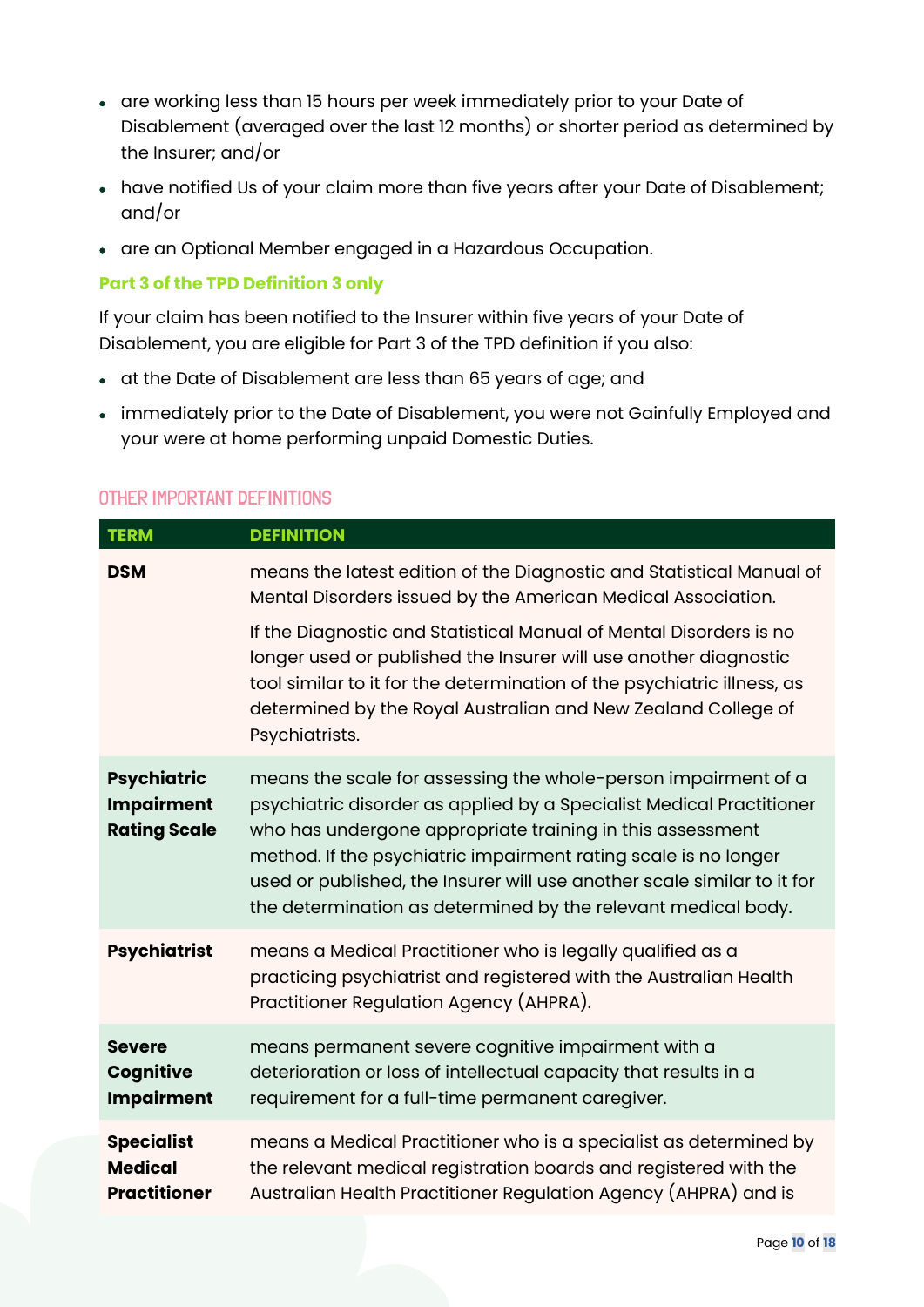currently practicing in a specialist area related to the Illness or Injury that the claim is for.

## **EXCLUSIONS**

The following members do not have Part 1 of the TPD definition available to them if they were not At Work on the day cover commenced.

#### • **Members of the Public Offer Division are:**

Individuals not employed by a participating local government employer, who completed an application form to join the Active Super Accumulation Scheme. This includes holders of spouse accounts and members retained.

- **Optional Members of the Employer Sponsored Division** are those members who are employees of a participating local government employer, but for whom their employer is not making SG contributions to Active Super. Existing Optional Members were originally provided with Basic insurance cover effective 30 April 2013. Optional members who have joined the Active Super Accumulation Scheme since 30 April 2013 have been provided with cover from their employment commencement date.
- **Casual Employees** are members whose employment is designated as casual under the relevant industrial award or agreement, where there is no entitlement to annual leave or sick leave and no guarantee of continual employment.

#### **Hazardous occupation limitation**

For members working in a hazardous occupation, TPD cover will be restricted to Part 2 of the TPD definition.

'Hazardous occupation' includes unskilled workers, those involved in hazardous or very heavy manual work and/or presenting particular underwriting difficulties.

It may include:

- very heavy manual work; or
- any other work considered hazardous by the Insurer (e.g. professional divers, interstate truck drivers, linesmen working at heights of over ten metres).

If you are unsure as to whether or not your occupation would be considered hazardous by the Insurer, please contact Member Services on 1300 547 873.

## **Gainfully Employed/Gainful Employment**

Gainfully employed means employed or self-employed for gain or reward, or in the expectation of 'gain or reward' in any business trade, profession, vocation, calling, occupation or employment, where gain or reward includes remuneration such as salary, wages, business income, bonuses, commissions, fees or gratuities, in return for personal exertion.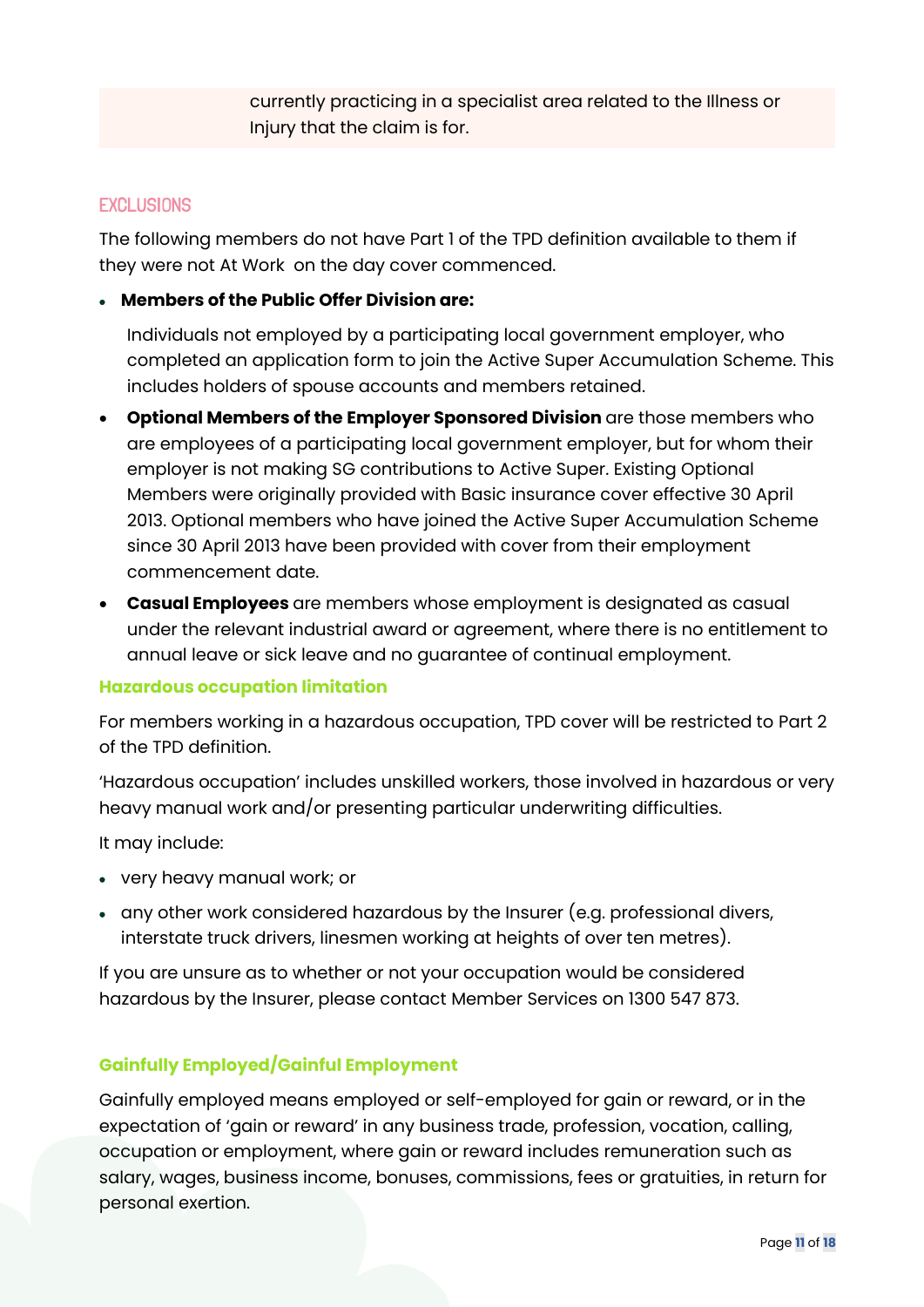#### **At Work**

## **Part 1**

Part 1 of the At Work definition applies to:

'At Work' means:

- 1) For a person who is:
	- a) employed with an employer or engaged as a contractor by an employer, the person is actively performing or capable of actively performing all of the duties and work hours of his or her usual occupation with his or her employer free from any limitation due to illness or injury for at least 30 hours per week. A person who is on employer-approved leave for reasons other than Illness or Injury, who would otherwise be capable of performing their usual occupation will be considered as having met the requirements of this definition; or
	- b) unemployed or self-employed, the person is actively performing or capable of actively performing all of the duties and work hours (subject to a minimum of 30 hours per week) of his or her usual occupation free from any limitation due to Illness or Injury; or
	- c) engaged exclusively in unpaid domestic duties, the person is actively performing or capable of performing all of their full-time unpaid Domestic Duties free from any limitation due to Illness or Injury; and
- 2) the person is not entitled to or receiving income support benefits relating to Illness or Injury, from any source including but not limited to workers compensation benefits, statutory transport accident benefits and disability income benefits.

**Note:** If you are a Public Offer Division Member, an Optional Member or a Casual Employee, and you are not At Work on the date your cover commences, you will not be eligible for Part 1 of the Total and Permanent Disablement definition.

## **Five-year Pre-existing Condition Exclusion means:**

The Insurer will not pay a claim that directly or indirectly relates to an Illness, Injury or a symptom:

- a) in respect of which you:
	- i. were aware, or a reasonable person in your position should have been aware;
	- ii. you should have sought advice or treatment (conventional or alternative) from a Medical Practitioner or other allied health professional (in circumstances where a reasonable person in their position would have sought such advice or treatment); or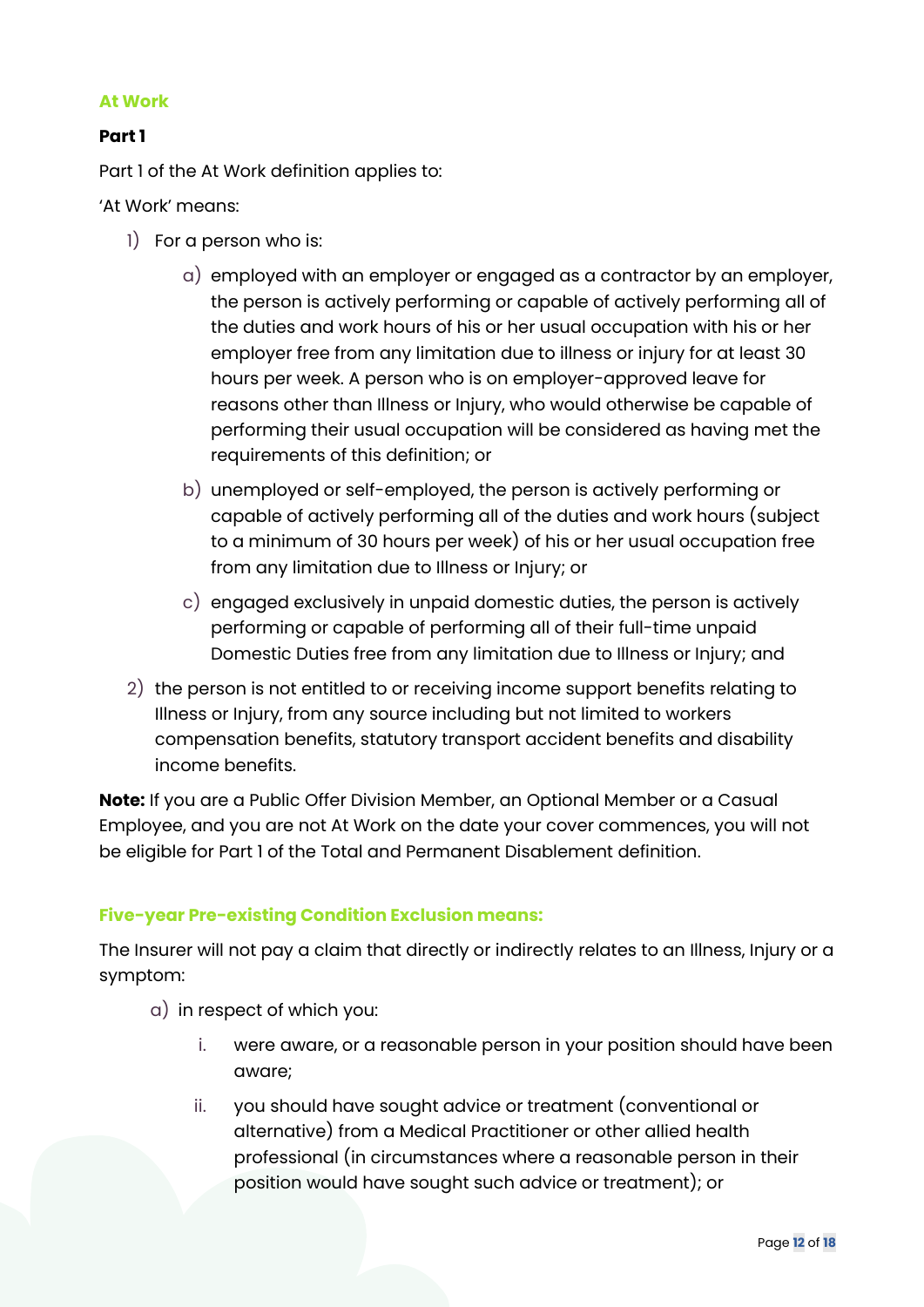- iii. you have had a medical consultation or been prescribed medication or therapy; and
- b) which existed at any time in the five years immediately prior to the commencement date of your insurance cover under the Policy.

## **Medical Practitioner**

Medical Practitioner means:

- a) a Medical Practitioner legally qualified and registered to practice in Australia; or
- b) if the claimed condition is a psychological condition diagnosed in accordance with the latest edition of the Diagnostic and Statistical Manual of Mental Disorders (DSM), the definition of a Medical Practitioner means a person who is legally qualified and registered as a practising psychiatrist by the relevant medical registration boards and/or the Specialist Recognition Advisory Committee co-ordinated through the Australian Health Insurance Commission; but shall not include chiropractors, physiotherapists, psychologists or alternative health providers.

The Medical Practitioner cannot be you, your spouse, relative, business associate or partner, a fellow security holder in the same company/trust (ignoring publicly listed companies), employer or employee.

## TERMS AND CONDITIONS

## **Cover while on employer-approved leave**

Subject to the general exclusions noted below, if you are employed you will continue to be covered during a period of employer-approved leave subject to the Policy terms and conditions. In the event that you suffer TPD during the first 12 months of leave, the occupation followed before the leave was taken will be considered as your occupation for the purposes of the definition of TPD. However, after the initial 12 months' leave the definition of TPD will be limited to either Part 2 or Part 3 of the TPD definition. Please refer to page 7.

#### **Worldwide cover**

You will be covered worldwide 24 hours a day, seven days a week, subject to the terms and conditions of the Policy.

#### **General exclusions**

A benefit will not be paid where your death, Terminal Illness or TPD is directly or indirectly caused by service in the armed forces of any national or international organisation other than the Australian Armed Forces Reserve.

No benefit is payable for a death claim arising directly or indirectly from suicide within the first 12 months of the commencement, recommencement, or reinstatement of your cover.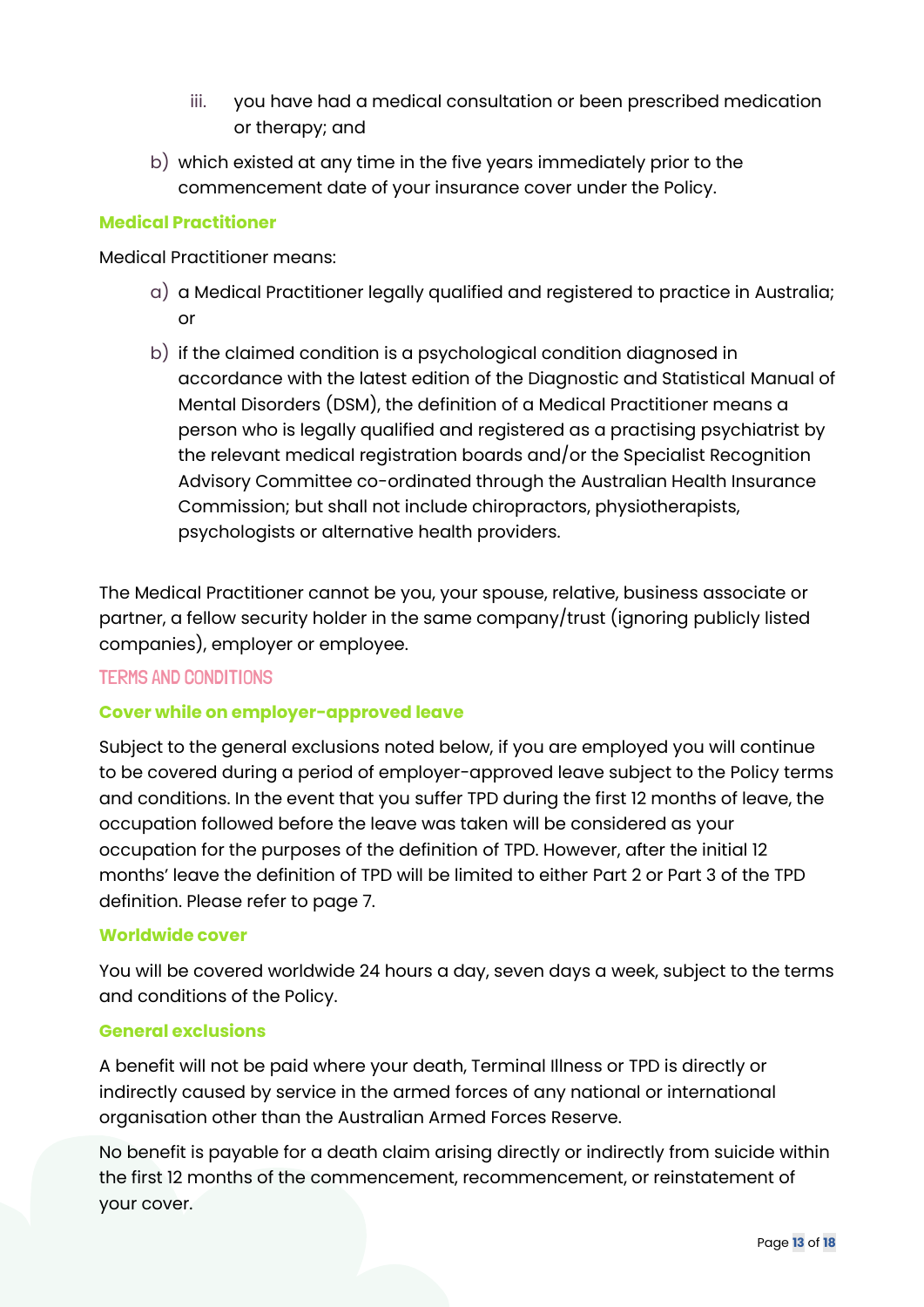No benefit is payable for a death claim arising directly or indirectly from suicide for the increased component of Basic Death cover when moving age groups (at age 25 and 30) for the first 12 months.

An ongoing exclusion applies to a TPD claim arising from intentional self-harm or attempted suicide irrespective of whether you were sane or not.

A benefit will not be payable if a claim arises directly or indirectly from an illness or injury resulting from an illegal or criminal act committed by you.

If you are public offer division or an optional member of the employer sponsored division, additional exclusions and restrictions apply, which are outlined in the next section.

# HOW DO I CLAIM A TPD BENEFIT?

In order to claim for a TPD benefit you need to complete an *Application for Total and Permanent Disablement Benefit* form available from Member Services on 1300 547 873.

The Insurer will then assess your application based on whether you meet the relevant part of the TPD definition as outlined in this fact sheet. You should lodge any application for TPD as soon as possible to ensure that the claim assessment process can commence with the Insurer.

## **What happens to my remaining insurance if I make a claim?**

If you are paid a TPD benefit, and your total Death cover was greater than your TPD cover, your remaining total Death cover is the difference between your Death and TPD cover. However, to maintain your Death cover, there needs to be money in your super account to pay for premiums after the TPD benefit is paid.

If the value of your TPD is greater than or equal to the value of your Death cover, there is no remaining Death cover and you will cease to be an Insured person under the Policy.

## TERMINAL ILLNESS BENEFIT

If you are an Insured Person with death cover in force and you become Terminally Ill the Insurer will pay you the sum insured that applies to your cover up to a maximum of \$2,500,000.

Terminal Illness and Terminally Ill means:

- a) two Medical Practitioners have separately certified in writing, that an Insured Person suffers from an Illness, or has incurred an Injury, that is likely to result in the death of the Insured Person within a period ('the certification period') that ends not more than 24 months after the date of the certification;
- b) at least one of the registered Medical Practitioners is a Specialist Medical Practitioner practicing in an area related to the Illness or Injury suffered by the Insured Person;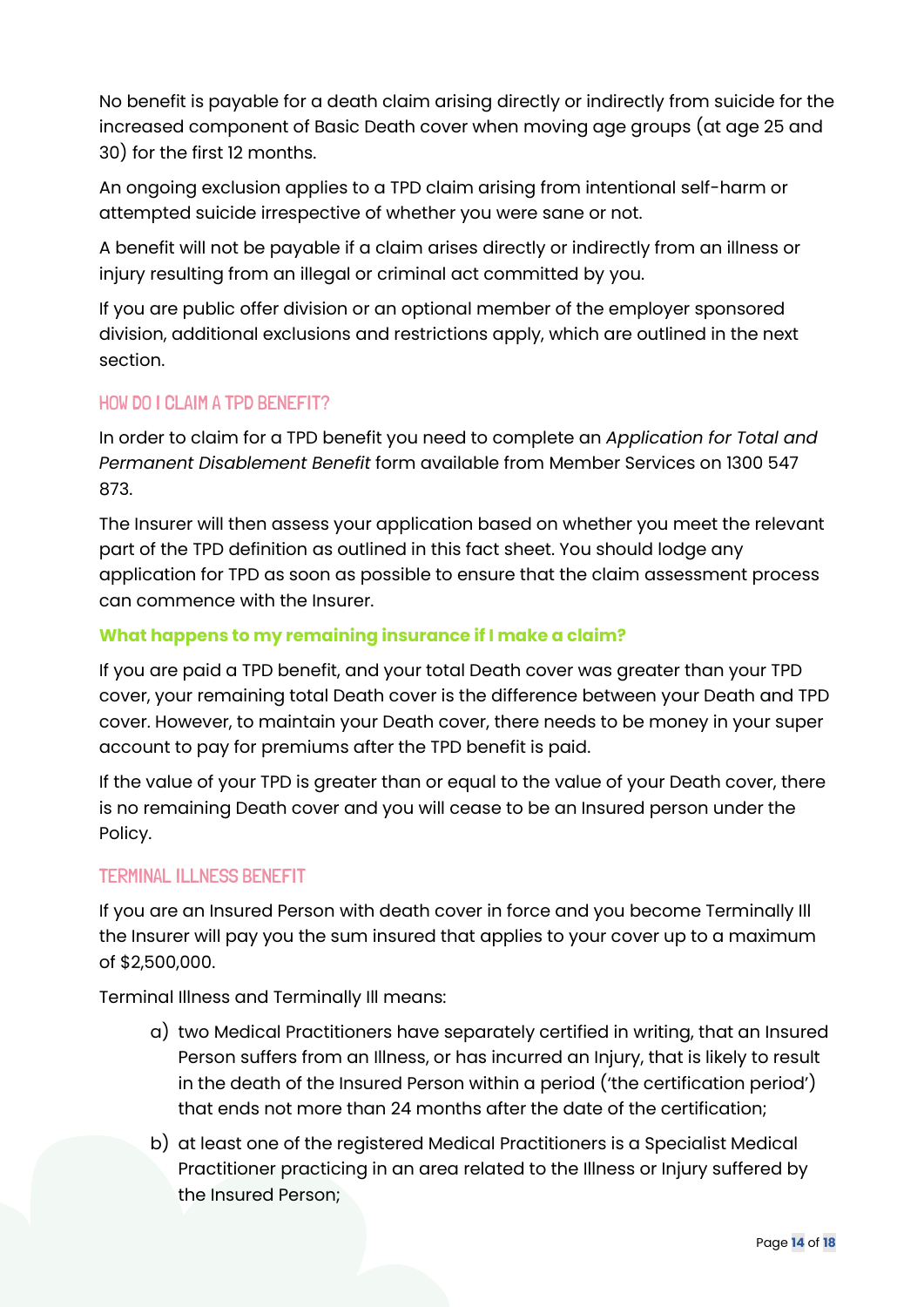- c) the Illness and certification referred to in paragraph (a) occurs while the member continues to have cover under this Policy;
- d) for each of the certificates, the certification period has not ended; and
- e) The Insurer is satisfied, on medical or other evidence, that despite reasonable medical treatment, the Illness or Injury will lead to the Insured Person's death within 24 months of the date of the certifications.

If the amount paid to you as a result of Terminal Illness is equal to your Whole Sum Insured, that is the total of Basic Cover, Additional Basic Cover and Voluntary cover, then your insurance cover will cease under the Policy. However, if the amount paid is less than your Whole Sum Insured , then cover will continue in force for the remaining balance of your insurance cover subject to the conditions of the Policy.

## VOLUNTARY INSURANCE COVER

If you would like insurance cover in addition to or instead of your Basic insurance cover, the Active Super Accumulation Scheme offers Voluntary insurance cover which is underwritten by the Insurer on competitive rates and terms.

It is important to note that from 1 July 2019, the Federal Government introduced new legislation under the 'Protecting Your Super' package. This legislation applies to both Basic insurance cover and Voluntary insurance cover and states that members who have not received contributions for 16 months or more will have their insurance cancelled unless they opt-in for cover. In addition, if a member's balance is under \$6,000 and they have not received a contribution for 16 months, made or changed a binding beneficiary, changed their insurance arrangements within the 16 months, their insurance must be cancelled and their super account transferred to the Australian Tax Office (ATO) unless they opt-in to maintain their insurance cover.

There are three types of Voluntary insurance cover offered which are briefly described below. For more information, please refer to the *Voluntary Insurance* fact sheet, available at activesuper.com.au/factsheets or from Member Services on 1300 547 873.

## VOLUNTARY COVER OFFERED

## **1. Lump Sum Death cover**

You may apply for any amount of cover in \$1,000 multiples, with a minimum amount of cover of \$50,000. The maximum amount of death cover you can have from this benefit is unlimited.

The Terminal Illness benefit also applies to you if you have death cover.

## **2. Lump Sum Death and TPD cover**

You may apply for any amount of cover in \$1,000 multiples, with a minimum amount of cover of \$50,000 and a maximum of \$3,000,000 (where the maximum takes into account your current basic insurance coverage).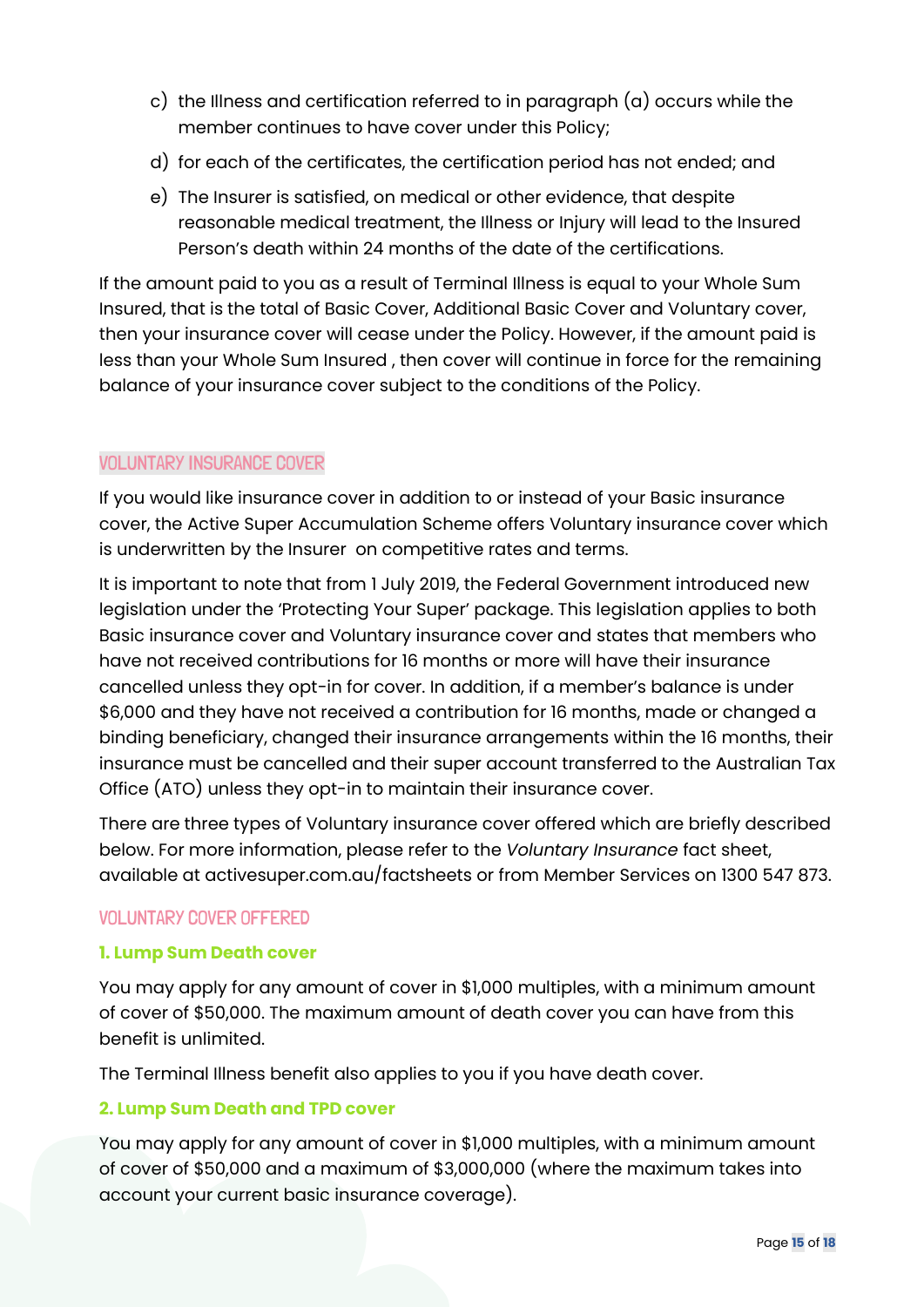## **3. Salary Continuance Insurance (SCI) cover**

You may apply for any amount of cover in \$100 per month multiples, with a minimum amount of cover of \$1,000 per month and a maximum of \$25,000 per month.

In the event of a claim, the highest level of SCI benefit that you can receive if you are disabled (regardless of how much cover you have) is 85% of your monthly salary (75% paid as income and 10% as a Superannuation Contribution Benefit).

The benefit is available for either a two-year period, or until age 65. You can nominate the Waiting Period as either 30, 60 or 90 days.

## **SCI Exclusions**

A benefit is not payable under the Policy if your Total Disability or Partial Disability results directly or indirectly from:

- an intentional self-inflicted act or intentional self-inflicted Injury;
- uncomplicated pregnancy or childbirth;
- war, or acts of war, whether declared or not;
- an Illness or Injury resulting from an illegal or criminal act committed by you; or
- any event or individual exclusion the Insurer has applied to the cover.

## **Interim Accident Cover**

When you apply for Voluntary insurance cover, Interim Accident Cover is provided for up to 90 days while your application for cover is being assessed. Cover commences on the date the Insurer receives your fully completed Personal Statement. For full details on Interim Accident Cover, please refer to the *Voluntary Insurance* fact sheet available at activesuper.com.au/factsheets or from Member Services on 1300 547 873.

## **What are the costs of Voluntary insurance cover?**

The cost depends on the amount of cover you have, your age, gender, the type of job you have and any loadings to your premium which may be applied by the Insurer. Premiums are deducted monthly from your account.

The premium rates and method of calculation are contained in the *Voluntary Insuranc*e fact sheet, available at activesuper.com.au/factsheets or from Member Services on 1300 547 873.

You can also use our insurance calculator at activesuper.com.au/insurance to work out the premiums that may be payable for your cover.

## YOUR DUTY TO TAKE REASONABLE CARE

## **About Voluntary insurance cover application**

When you apply for insurance cover via our Voluntary insurance cover offering, the Insurer conducts a process called underwriting. It's how the Insurer decides whether they can provide you insurance cover , and if so on what terms and at what cost.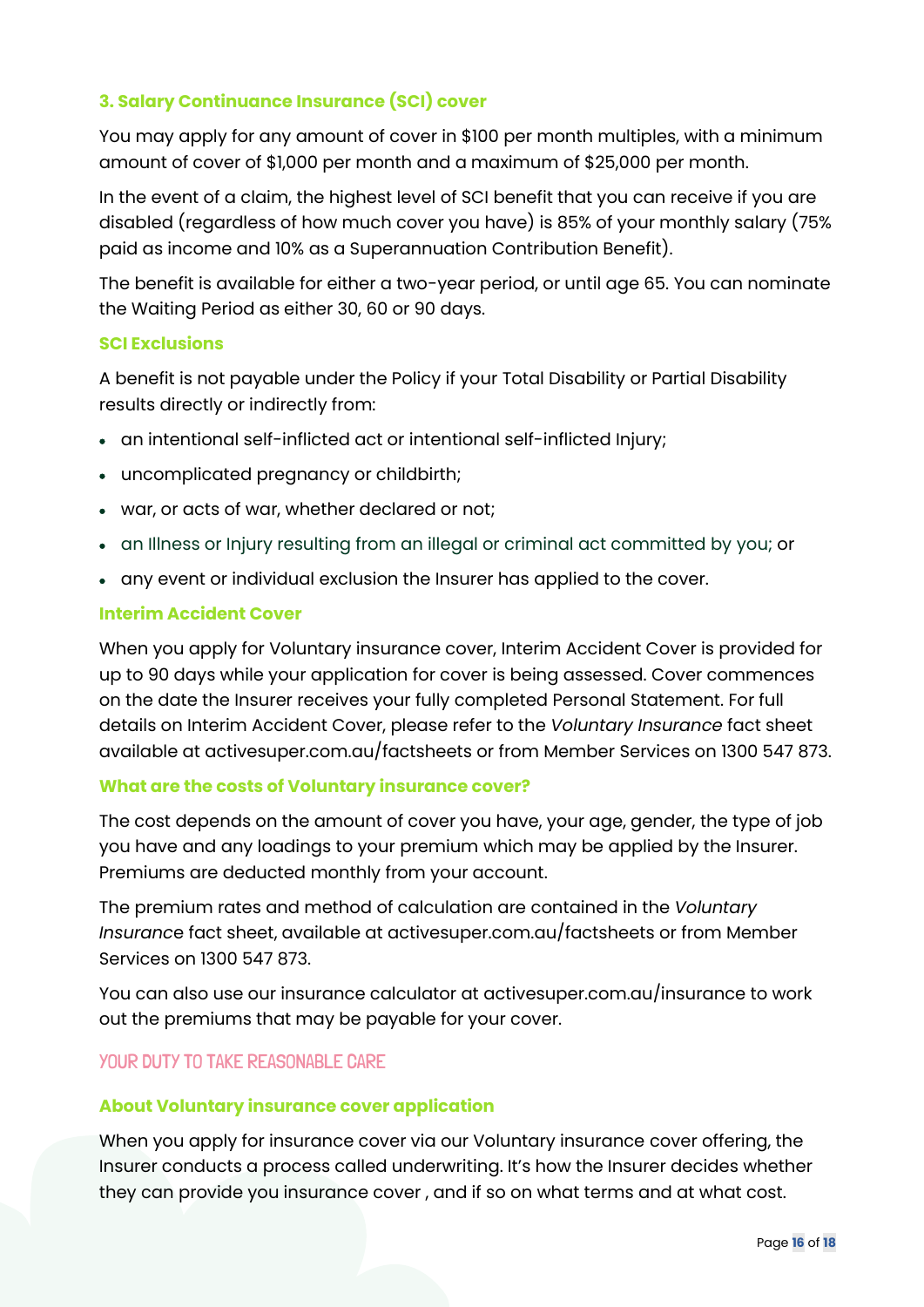The Insurer will ask questions they need to know the answers to. These will be about your personal circumstances, such as your health and medical history, occupation, income, lifestyle, pastimes, and current and past insurance. The information you give to the Insurer in response to their questions is essential to allow them to make a decision in respect to your application for insurance cover.

# **When applying for insurance, there is a legal duty to take reasonable care not to make a misrepresentation to the Insurer before the contract of insurance is entered into.**

A misrepresentation is a false answer, an answer that is only partially true, or an answer which does not fairly reflect the truth.

This duty also applies when extending or making changes to existing insurance, and reinstating insurance.

# **If you do not meet your duty**

If you do not meet your legal duty, this can have serious impacts on your insurance. Your cover could be avoided (treated as if it never existed), or its terms may be changed. This may also result in a claim being declined or a benefit being reduced.

Please note that there may be circumstances where the Insurer later investigates whether the information given to them was true. For example, the Insurer may do this when a claim is made.

## **What can the Insurer do if the duty is not met**

If the person who answers the Insurer's questions does not take reasonable care not to make a misrepresentation, there are different remedies that may be available to the Insurer. These are set out in the *Insurance Contracts Act 1984 (Cth).* These are intended to put the Insurer in the position they would have been in if the duty had been met.

For example, the Insurer may:

- avoid the cover (treat it as if it never existed);
- vary the amount of the cover; or
- vary the terms of the cover.

Whether the Insurer can exercise one of these remedies depends on a number of factors, including:

- whether the person who answered the Insurer's questions took reasonable care not to make a misrepresentation. This depends on all of the relevant circumstances. This includes how clear and specific our questions were and how clear the information the Insurer provided on the duty was.
- what the Insurer would have done if the duty had been met for example, whether the Insurer would have offered cover, and if so, on what terms
- whether the misrepresentation was fraudulent; and
- in some cases, how long it has been since the cover started.